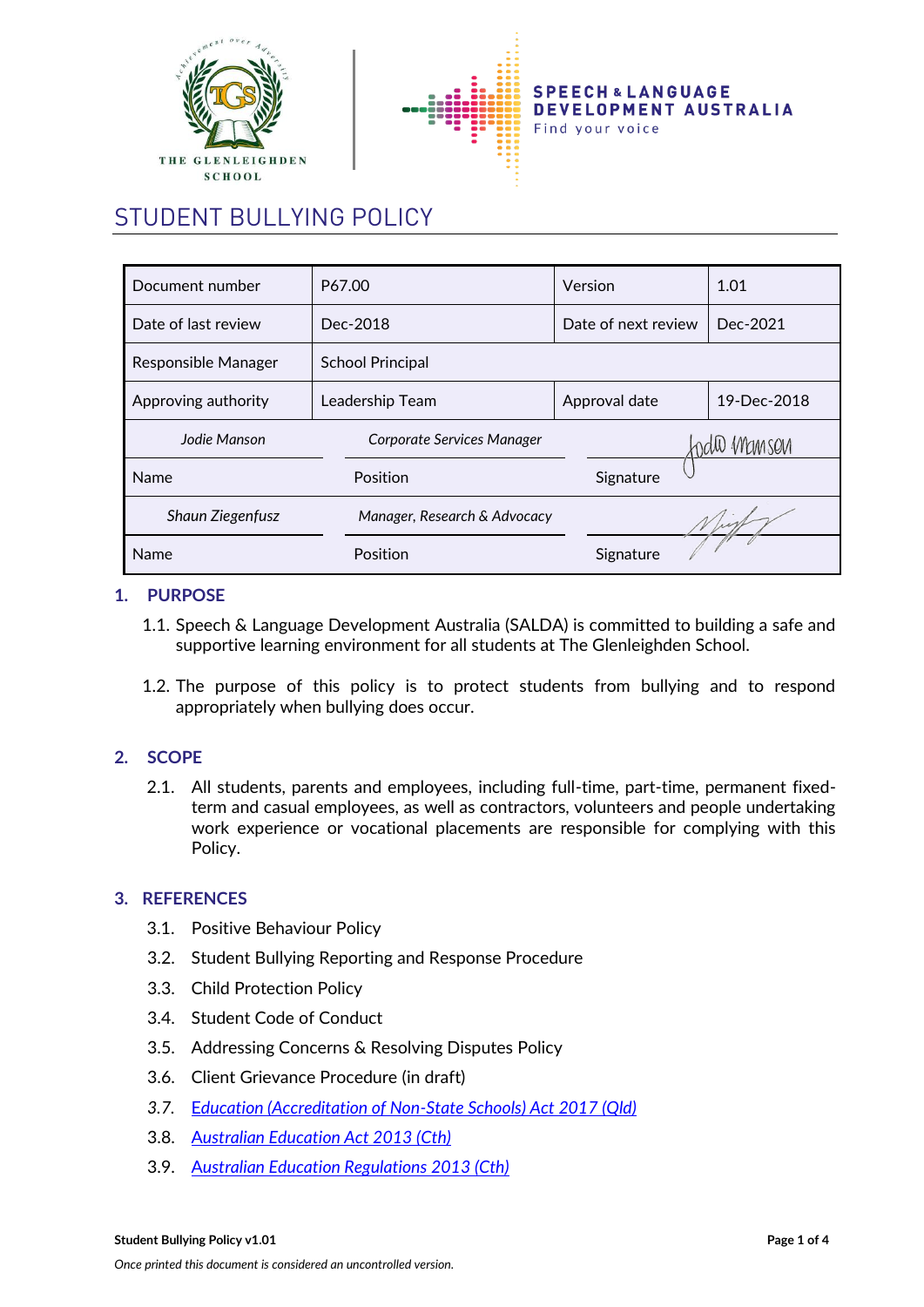## **4. DEFINITIONS**

- 4.1. **Parent**  parent, guardian or caregiver of a student at The Glenleighden School.
- 4.2. **Bullying** a systematic and repeated abuse of power. In general bullying may be defined as:
	- 4.2.1. dominating or hurting someone;
	- 4.2.2. unfair action by the perpetrator(s) and an imbalance of power; and/or
	- 4.2.3. a lack of adequate defence by the target and feelings of oppression and humiliation.

It can occur at any age, across cultures, genders and socioeconomic groups. It can happen in the playground, toilet areas, to and from school or in the classroom.

- 4.3. **Physical bullying** is when a person (or group of people) uses physical actions to bully, such as hitting, poking, tripping or pushing. Repeatedly and intentionally damaging someone's belongings is also physical bullying.
- 4.4. **Verbal bullying** repeated or systematic name calling, insults, homophobic or racist remarks and verbal abuse.
- 4.5. **Covert bullying** (sometimes referred to as indirect bullying) is a subtle type of nonphysical bullying, which includes lying about someone, spreading rumours, playing a nasty joke that makes the person feel humiliated or powerless, mimicking or deliberately excluding someone.
- 4.6. **Psychological bullying** any kind of intentional mental abuse, such as threatening, manipulating or stalking someone.
- 4.7. **Cyber bullying** (also referred to as online bullying) using technology, such as email, mobile phones, chat rooms, social networking sites to bully verbally, socially or psychologically.
- 4.8. **Language Disorder**  is a developmental disorder that affects how children think about, understand, and use language. It is the primary impairment that contributes to restrictions in an individual's participation and well-being in everyday activities.

# **5. POLICY**

- 5.1. SALDA has a zero tolerance approach to bullying.
- 5.2. It is understood that special considerations may be needed when addressing bullying with students attending The Glenleighden School, dependent on the child's age and ability.
- 5.3. In order to prevent bullying from occurring, SALDA will implement the following actions:
	- 5.3.1. Raise awareness of the school community's shared understanding of what bullying is, how it impacts on people and how bullying is responded to at the school.
	- 5.3.2. Develop and promote effective social skills and positive relationships amongst students. Students with Language Disorders have more impaired social skills than typically developing peers.
- 5.4. In order to respond appropriately to any incidences of bullying, SALDA will:
	- 5.4.1. Have an appropriate mechanism for students and parents to report bullying, through the Student Bullying Reporting and Response Procedure.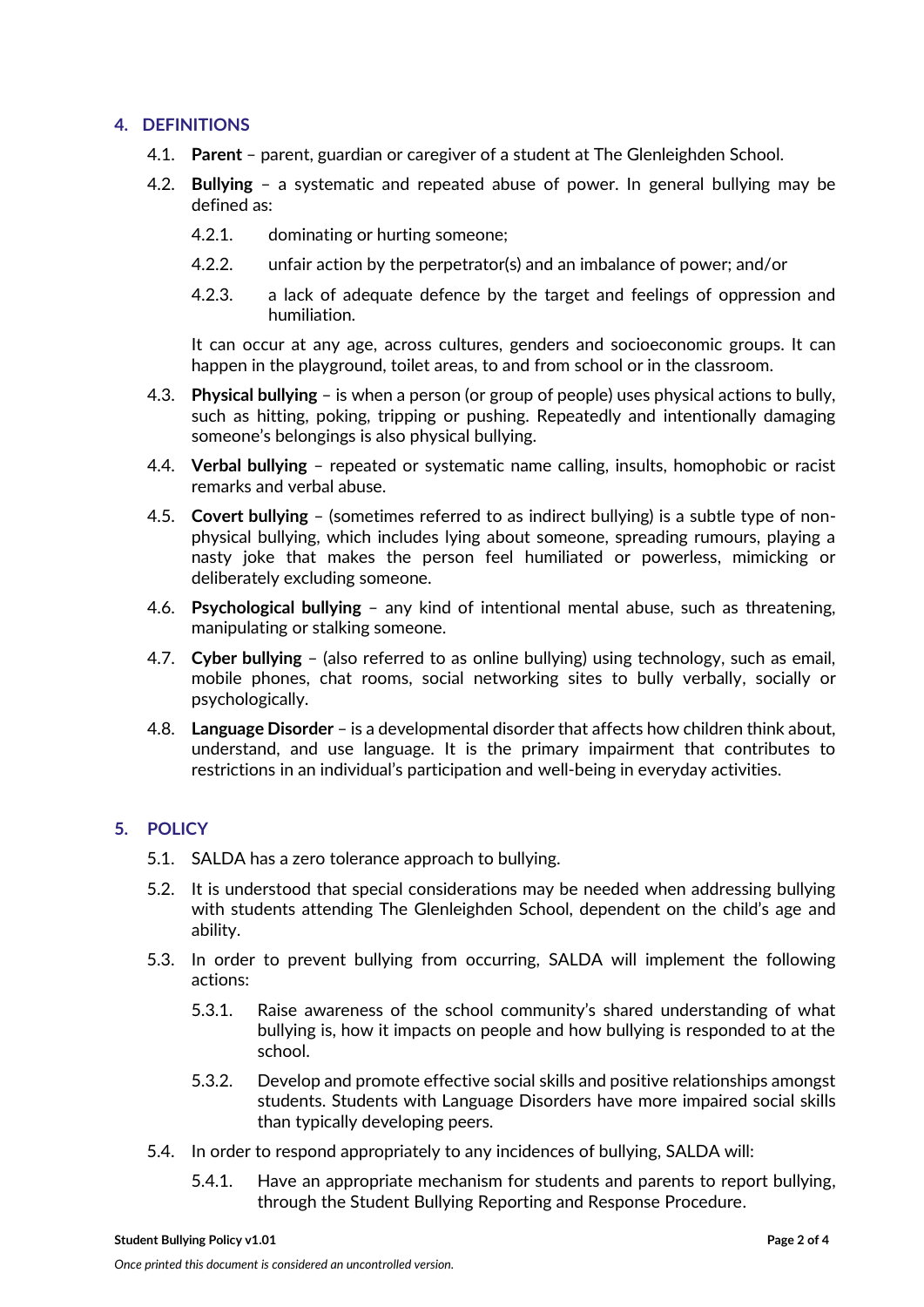- 5.4.2. Educate students and parents on how to respond, in the first instance, to incidences of bullying, and how to then report all incidences of bullying.
- 5.4.3. Educate employees on how to appropriately respond to reports of bullying.
- 5.4.4. Investigate and act upon all reports of bullying.
- 5.4.5. Take appropriate action, which might include support for targets of bullying and perpetrators and/or disciplinary measures.
- 5.5. SALDA's Student Bullying Reporting and Response Procedure explains the bullying reporting mechanism for students and parents, and details how employees will respond to reports, including that all reports will be investigated and acted upon, with appropriate support and consequences implemented.

## **6. RESPONSIBILITIES**

- 6.1. SALDA has a responsibility to:
	- 6.1.1. Raise awareness of bullying and how the school will respond to it.
	- 6.1.2. Take action to help prevent bullying.
	- 6.1.3. Implement a reporting mechanism for student and parent.
	- 6.1.4. Educate students and parents on how to respond to bullying and how to report it.
	- 6.1.5. Educate employees on how to appropriately respond to bullying.
	- 6.1.6. Investigate and act upon all reports of bullying, including providing appropriate support and consequences.
- 6.2. Employees have a responsibility to:
	- 6.2.1. Uphold and consistently apply this policy.
	- 6.2.2. Respond appropriately to reports of bullying, including by investigating and acting upon reports of bullying, and by providing appropriate support and consequences in accordance with the Student Bullying Reporting and Response Procedure and Positive Behaviour Policy.
- 6.3. Parents have a responsibility to:
	- 6.3.1. Encourage their child(ren) to not bully others.
	- 6.3.2. Encourage their child(ren) to report bullying to themselves or others.
	- 6.3.3. Encourage their child(ren) to take steps to stop bullying as directed under this policy.
	- 6.3.4. Respond to school direction when bullying has been identified.
- 6.4. Students have a responsibility to:
	- 6.4.1. Not engage in bullying behaviour towards others.
	- 6.4.2. Report bullying occurring to them or others.
	- 6.4.3. Take steps to stop bullying as directed under this policy, as appropriate to student's age/ability.